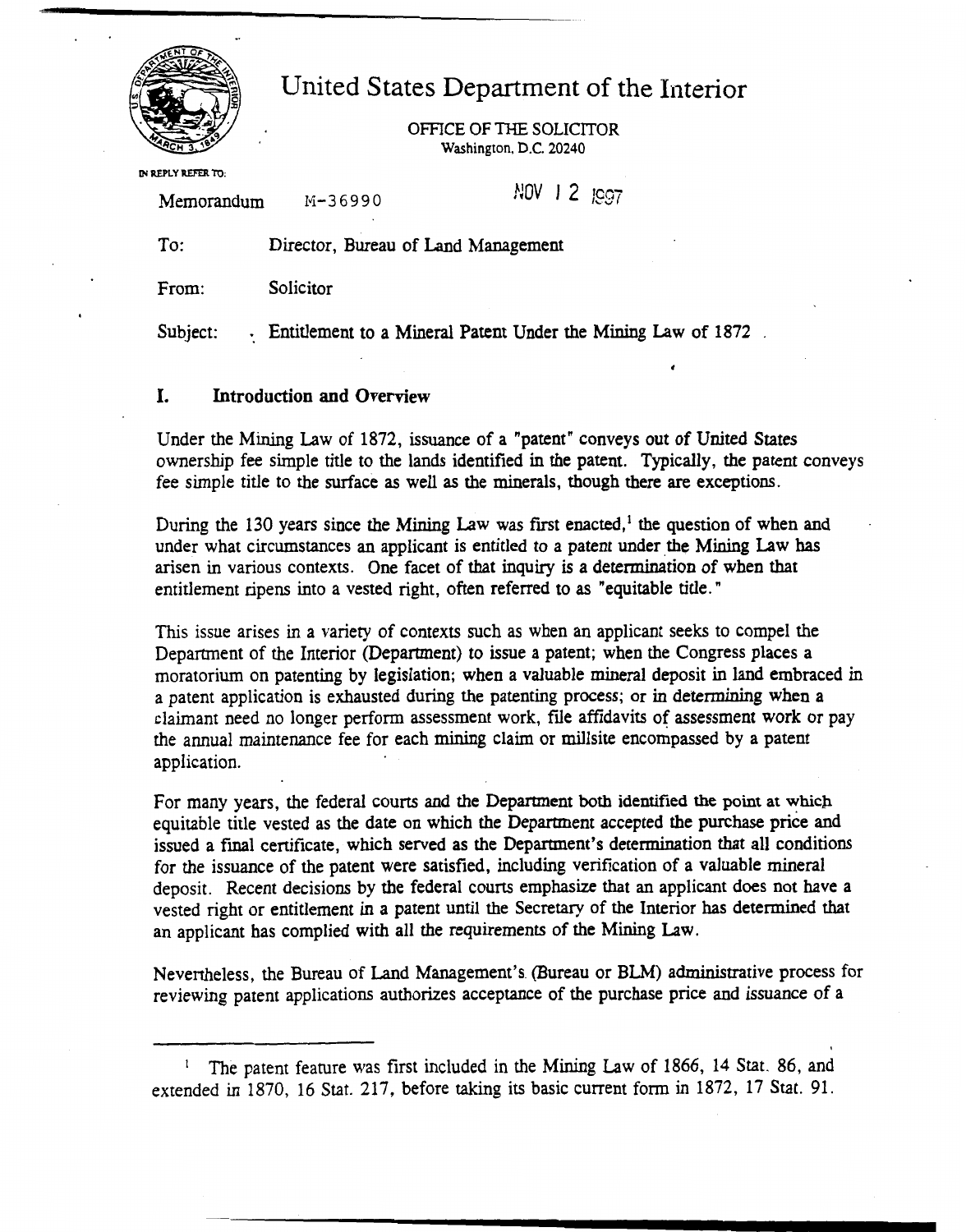"First Half-Mineral Entry Final Certificate" (FHFC) before the Secretary has completed his full review of the patent and confirmed the applicant's compliance with the statute's requirements. Thus, considerable litigation **has** arisen over whether and when an applicant has obtained a vested right in a mineral patent. Confusion has arisen in the legislative arena, as well, as Congress addresses proposals to amend the 1872 Mining Law.

This memorandum addresses this issue and recommends to the Bureau that it modify its mineral patent review process to more closely conform to federal law.

## **11. Background: Patenting Under the General Mining Law**

**The** Mining **Law** opens much of the "valuable mineral deposits in lands belonging to the United States . . . to exploration and purchase, **and** the **lands** in which they are found to *<sup>d</sup>* occupation and purchase . . . ." 30 U.S.C. **8** 22. It also provides the miner with the "exclusive right of possession and enjoyment of all the surface included within . . . [the] locations," and the right to extract minerals. 30 U.S.C. §§ 26, 29. Ownership of a valid unpatented **mining** claim confers a possessory right in the land, but not fee title. **A** patented **mining** claim, on the other hand, results in fee title passing from the government to the claimant.

A claim may be located by "distinctly markring it] on the ground so that its boundaries **can** , **be** readily traced. " 30 U. S.C. **5** 28. Discovering a valuable mineral deposit is a crucial step in the mining claim and mineral patent process. Although the **Mining** Law provides that "no location of a mining claim shall be made until the discovery of a vein or lode within the limits of the claim located," 30 U.S.C. § 23, the courts have allowed claimants to physically locate mining claims prior to discovery. &g Union Oil Co. v. Smith, 249 **U.S. 337,** 347 (1919). However, a discovery is vital to establishing the possessory **rights** attendant to a valid mining claim. Cameron v. United States, 252 U.S. 450, 464 (1920). The same requirements apply equally to claims based on the discovery of a placer deposit. 30 U.S.C. **8** 35. A patent may be obtained only "for .any land claimed and located for valuable **deposirs.** " 30 **U.S.C. 8 29.** 

The **Mining** Law also permits the owner of a valid **mining** claim to appropriate non-mineral land as a dependent millsite. **This** statutory grant of non-mineral lands for millsites is expressly limited to land "used or occupied . . . for **mining** or milling purposes. " 30 U.S.C.  $\frac{5}{42(a)}$ . Like a valid mining claim, a valid millsite also may be patented. Id.

**The** basic requirements for securing patents are found in 30 U.S.C. **95** 29-30, 35, **37,** and 42. Section 29 sets out the "paper" requirements for **filing** a patent application **and**  receiving, under current BLM practices, an FHFC. This section provides that a patent **"may be** obtained" by filing an application "under oath, showing such compliance" **with** the requirements of the Mining Law and complying with several other **technical** and procedural provisions. The applicant must include a survey of the claim, 30 U.S.C. **8** 29, and post a copy of the survey and a notice of the patent application on the claim prior to **filing** the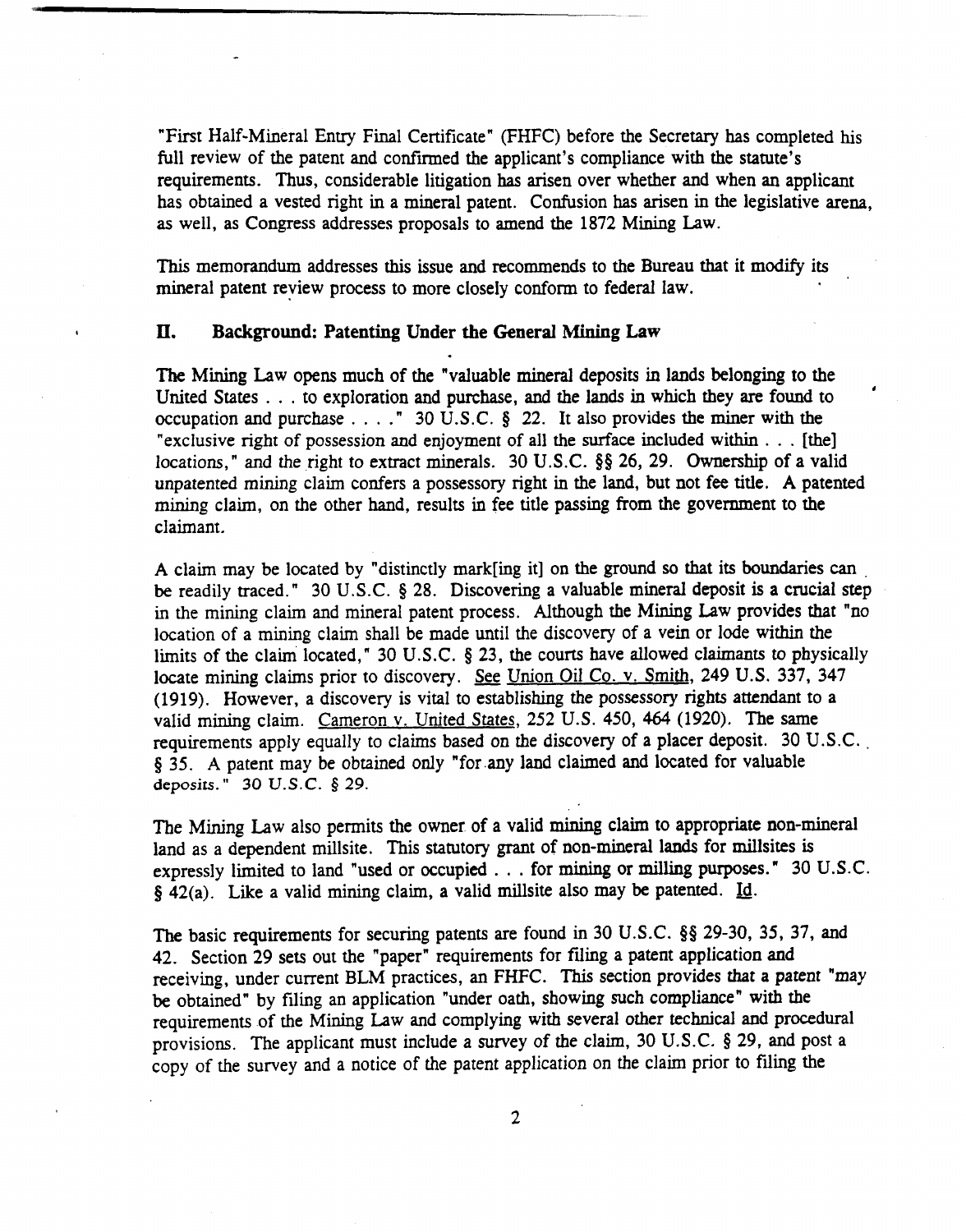application. $<sup>2</sup>$  The applicant must then file a proof of the posting along with the patent</sup> application.  $\underline{Id}$ . A notice of the application must then be published in a newspaper nearest to the claim and must be posted in the General Land **Ofice** (now Bureau of Land Management office). Id. The applicant must also file a certificate that \$500 worth of labor had been expended upon the claim and that the plat is correct, and must furnish an accurate description of the claim. Id. At the end of the publication period, the applicant must file an affidavit showing that the plat and notice of application have been posted on the claim during the period of publication. Id.

#### **ID. The Department's Current Mineral Patent Review Process**

The filing of an application with the **BLM** commences the mineral patent process. BLM reviews the application to ensure that **the** abplicant **has** complied with **all** the paperwork requirements of the **Mining Law.** If **BLM** concludes that the paperwork is complete, it requests payment of the patent purchase price. Upon receipt of the purchase money, the BLM State Director forwards the application, together with evidence of posting, publication, payment of the purchase price, and the **FHFC,** to the Regional Solicitor's Office which provides legal services for BLM activities in that **state.** The Regional Solicitor conducts a legal review of the package, and then forwards it to the Solicitor for his concurrence in the issuance of the FHFC. The Solicitor then forwards the package to the BLM Director for concurrence in issuance of the **FHFC;** he,. in **turn,** passes it to the Assistant **Secretary** of Land and Minerals Management for further review and concurrence. **See** Memorandum from Acting Assistant Secretary for Land and Minerals Management to the Secretary, dated - May 4, 1993 (attached hereto as Exhibit I); Memorandum from Assistant Solicitor, Branch of Onshore Minerals, Division of Mineral Resources to **BLM** Director, **dated** October 6, 1995 (attached hereto as Exhibit 2).

With the concurrence of these officials, the Secretary signs an FHFC. The FHFC is the Department's internal administrative recordation of **an** applicant's compliance with the initial paperwork requirements of the Mining **Law** -- i.e. that the title, proofs, posting requirements, and purchase money have been submitted to the BLM. The **FHFC** informs the applicant that the "[platent may issue if all is found regular and upon demonstration and verification of a valid discovery of a valuable mineral **deposit and subject to the reservations,**  exceptions, and restrictions noted herein." & First Half-Mineral **Entry Final** Certificate (attached hereto as Exhibit **3).** 

After the Secretary signs the FHFC, the patent application is returned to **BLM** for verification that the applicant has made a valuable mineral discovery, or, in the case of a millsite, that the applicant is using and occupying five acres or less of non-mineral land for

Where an application is for a placer **mining** claim covering surveyed lands conforming to legal subdivisions, no further survey is required. 30 U.S.C. **8** 35; 43 C.F.R.  $3863.1(a)$ .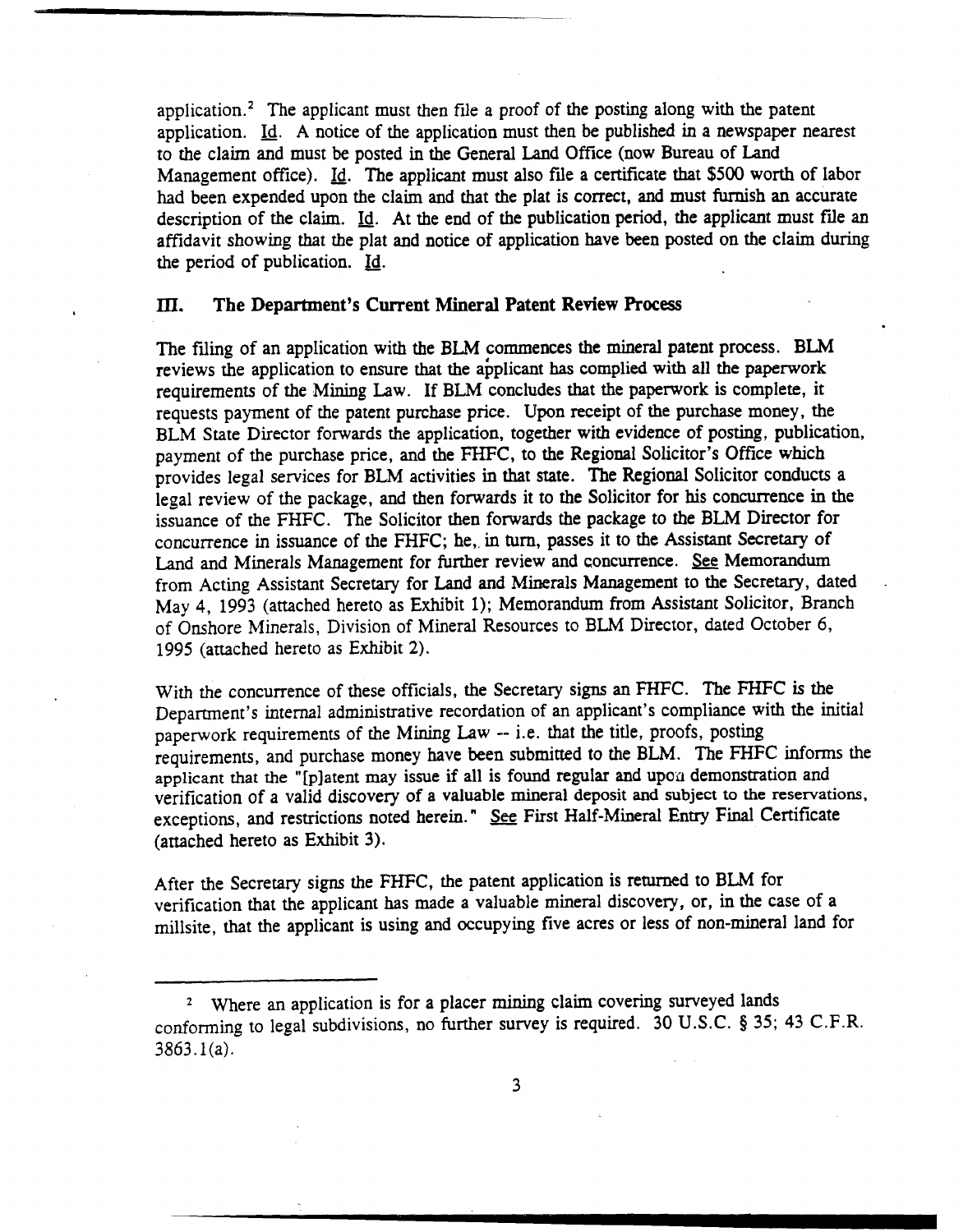mining or milling purposes. $3<sup>2</sup>$  To that end, a certified BLM examiner completes a mineral examination of the claim or site and prepares a mineral report. BLM also considers other factors, including land status, reservations, conflicting property rights, and notification to grazing permittees, rights-of-way holders and state and local governments. **BLM**  Manual, H-3860-1, ch. **VII.** The BLM examiner may also ask for additional documentation from the applicant if the initial proof of discovery does not provide **BLM** with enough data to make a determination. If the mineral report verifies the discovery of a valuable mineral deposit (or, in the case of a millsite, that the land is non-mineral), **and BLM** believes that all other statutory requirements have been met, **BLM** recommends that the Secretary sign the Second Half-Mineral Entry Final Certificate (SHFC) and issue the mineral patent.

With **BLM's** recommendation, the patent follows a path similar to FHFCs: review for legal sufficiency of the mineral report, the SHFC and the patent by the Associate Solicitor for Mineral Resources, and review and concurrence in issuance of the SHFC and the patent by the Solicitor and the Assistant Secretary for Land and Minerals Management, before approval by the Secretary. See Exhibit 1. The SHFC expressly provides that, once the form is signed, the lands are approved for patenting. &g Second Half-Mineral **Entry** Final Certificate (attached hereto as Exhibit **4).4** Legal title to the **land** is transferred as of the date the Secretary signs the patent.

Until 1993, authority rested with **BLM** State Directors and District Managers to **issue**  FHFCs, SHFCs and patents. That authority was revoked on March **3,** 1993, by Secretary Babbitt. See Secretarial Order No. 3163, with extending amendments (attached hereto as Exhibit 5). Thereafter, the Secretary established the above-discussed procedures for Secretarial review before a patent could be issued. On December 16, 1996, the Secretary permanently reserved his authority for signing both final certificate documents and for issuing patents. See Amendment to Departmental Manual (attached hereto as Exhibit 6).

#### *W.* **Federal Law Governing Mineral Patents**

-- -

The Supreme Court has long acknowledged the central role of the Secretary in administering **the public lands and resolving the rights of applicants to patent of those lands.** More than **a** 

Applicants for patented millsites associated with placer **mining** claims also must demonstrate the millsite is necessary to the mining or milling operation. 30 U.S.C. **5 42(b).** 

Until 1958, **BLM** issued only one final certificate. Since 1958, however, BLM **has**  split the final "certificate" into two parts: a first page and a second page, which were to be completed at different steps in the patent review process. In 1990, **BLM** split the components into two wholly separate documents. Whether known as the "first page" of the final certificate, or as a separate document, the **FHFC** or its equivalent has signified only that the applicant had complered the preliminary paperwork requirements and had paid the purchase price.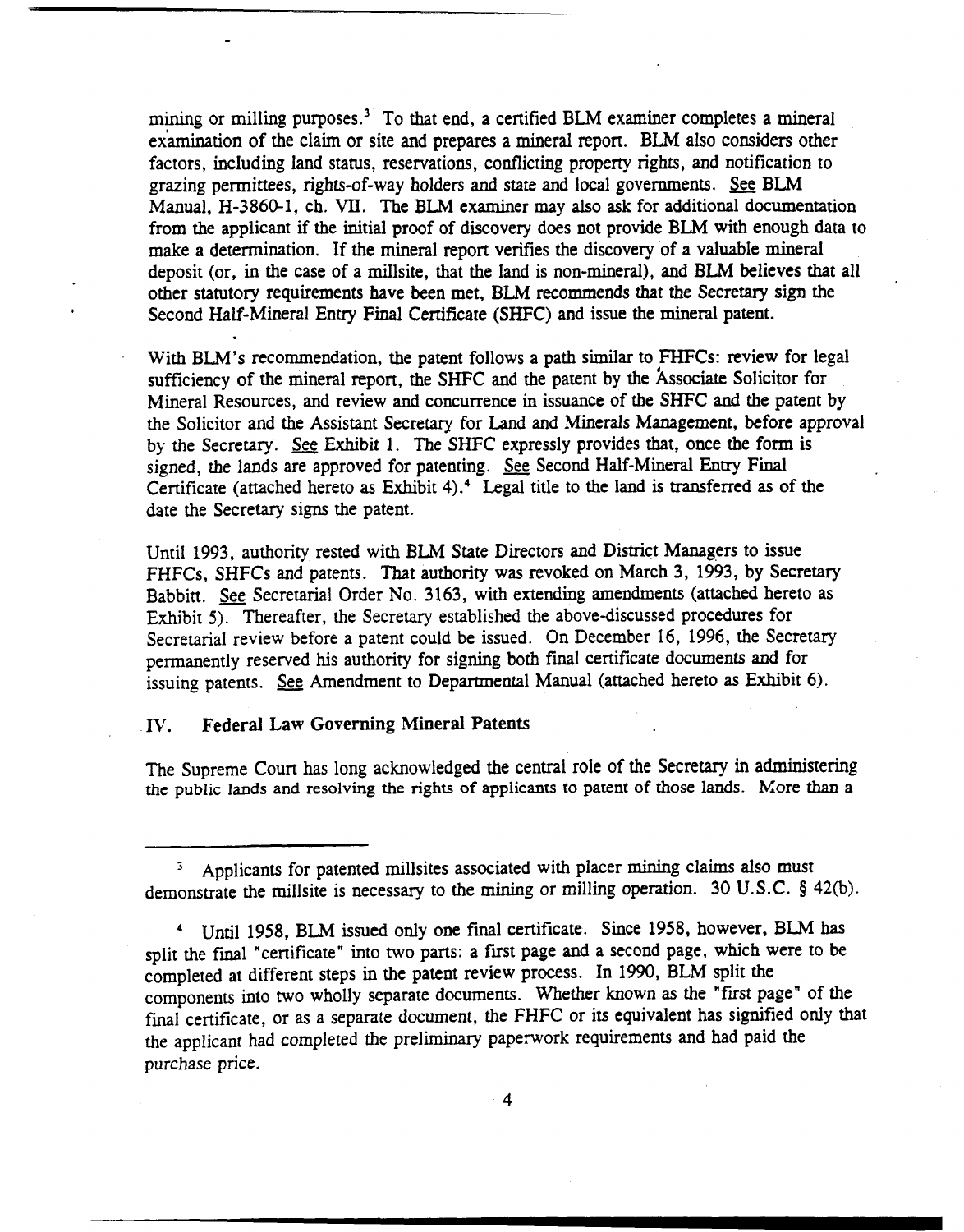century ago, the Court described the Secretary's role in the "important matters relating to . . . the issuing of patents" as "the supervising agent of the government to do justice to all claimants and preserve the rights of the people of the United States." Knight v. Land Association, 142 U.S. 161, 178 (1891) (pre-emption law case). The responsibility includes the "authority to review, reverse, amend, annul, or affirm all proceedings in the department having for their ultimate object to secure the alienation of any portion of the public lands, or the adjustment of private claims to lands, with a just regard to the rights of the public and of private parties. " **Id.** Further, " [tlhe secretary is the guardian of the people of United States over the public **lands.** The obligations of his oaih of office oblige him to see that the law is carried out, and that none of the public domain is wasted or is disposed of to a party not . entitled to it. " **Id.** at 181.

The Secretary's general responsibility to examine the validity of a patent application applies with particular force with regard to mineral patents. Under the Mining Law, the Secretary is vested with the responsibility for "seeing that this authority is rightly exercised to the end that valid claims may be recognized, invalid ones eliminated, and the rights of the public preserved." Cameron, 252 U.S. at 459-60. This is so because a "mining location which has not gone to patent is of no higher quality than are . . . unpatented claims . . . . [N]o right arises from an invalid claim of any kind. All must confann to **the** law under **which** they are initiated; otherwise they work an unlawful appropriation in derogation of the rights of the public." **Id.** 

The Secretary retains jurisdiction over mineral patent applications -- and thus the power to determine the validity of rights claimed -- until a patent issues and legal title is passed. **Id.**  at 461; Ideal Basic Industries, Inc. v. Morton, 542 F.2d 1364, 1368 (9th Cir. 1976). Until the issuance of a patent, therefore, "[tjhe United States, which holds legal title to the lands, plainly can prescribe the procedure which any claimant must follow to acquire rights in the public sector." Best v. Humboldt Placer Mining Co., 371 U.S. 334, 339 (1963).<sup>5</sup>

<sup>5</sup> Although the patent conveys fee simple title to the claimant, obtaining a patent is not necessarily a prerequisite to extracting minerals from the land. **As** Judge Lindley observed:

2 *Lindley* on **Mines** § 542, at 1209 (3d ed. 1914) (citations omitted); **see** also California Coastal Comm'n v. Granite Rock Co., 480 U.S. 572, 575 (1987) (noting that, once the statutory requirements have been met, the claimant "shall have the exclusive right of possession and enjoyment of all the surface included within the lines of their locations

There is nothing in the **mining** law requiring a locator to proceed to patent at **all.** He may never do so . . . . An application for a patent is not essential to the acquisition or maintenance of a **mining** claim. The patent adds but little to the security of the locator. Certainly the failure to apply for one or the fact that one has not been issued in no way militates against the validity of **the**  location.